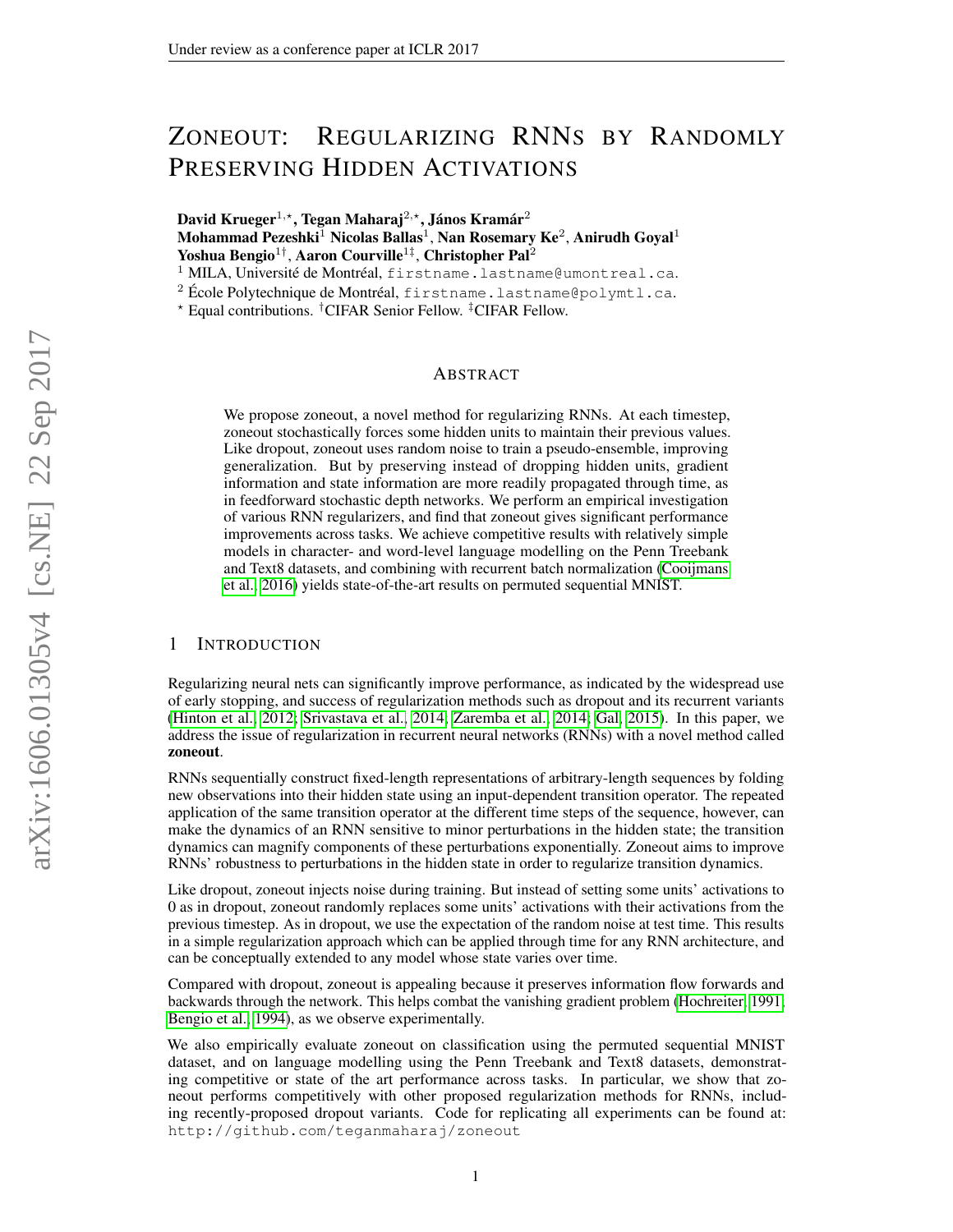# 2 RELATED WORK

#### 2.1 RELATIONSHIP TO DROPOUT

Zoneout can be seen as a selective application of dropout to some of the nodes in a modified computational graph, as shown in Figure [1.](#page-1-0) In zoneout, instead of dropping out (being set to 0), units *zone out* and are set to their previous value ( $h_t = h_{t-1}$ ). Zoneout, like dropout, can be viewed as a way to train a pseudo-ensemble [\(Bachman et al., 2014\)](#page-8-5), injecting noise using a stochastic "identity-mask" rather than a zero-mask. We conjecture that identity-masking is more appropriate for RNNs, since it makes it easier for the network to preserve information from previous timesteps going forward, and facilitates, rather than hinders, the flow of gradient information going backward, as we demonstrate experimentally.



<span id="page-1-0"></span>Figure 1: Zoneout as a special case of dropout;  $\tilde{h}_t$  is the unit h's hidden activation for the next time step (if not zoned out). Zoneout can be seen as applying dropout on the hidden state delta,  $\tilde{h}_t - h_{t-1}$ . When this update is dropped out (represented by the dashed line),  $h_t$  becomes  $h_{t-1}$ .

# 2.2 DROPOUT IN RNNS

Initially successful applications of dropout in RNNs [\(Pham et al., 2013;](#page-9-2) [Zaremba et al., 2014\)](#page-9-1) only applied dropout to feed-forward connections ("up the stack"), and not recurrent connections ("forward through time"), but several recent works [\(Semeniuta et al., 2016;](#page-9-3) [Moon et al., 2015;](#page-9-4) [Gal, 2015\)](#page-8-2) propose methods that are not limited in this way. [Bayer et al.](#page-8-6) [\(2013\)](#page-8-6) successfully apply fast dropout [\(Wang & Manning, 2013\)](#page-9-5), a deterministic approximation of dropout, to RNNs.

[Semeniuta et al.](#page-9-3) [\(2016\)](#page-9-3) apply recurrent dropout to the *updates* to LSTM memory cells (or GRU states), i.e. they drop out the input/update gate in LSTM/GRU. Like zoneout, their approach prevents the loss of long-term memories built up in the states/cells of GRUs/LSTMS, but zoneout does this by preserving units' activations *exactly*. This difference is most salient when zoning out the hidden states (not the memory cells) of an LSTM, for which there is no analogue in recurrent dropout. Whereas saturated output gates or output nonlinearities would cause recurrent dropout to suffer from vanishing gradients [\(Bengio et al., 1994\)](#page-8-4), zoned-out units still propagate gradients effectively in this situation. Furthermore, while the recurrent dropout method is specific to LSTMs and GRUs, zoneout generalizes to any model that sequentially builds distributed representations of its input, including vanilla RNNs.

Also motivated by preventing memory loss, [Moon et al.](#page-9-4) [\(2015\)](#page-9-4) propose rnnDrop. This technique amounts to using the same dropout mask at every timestep, which the authors show results in improved performance on speech recognition in their experiments. [Semeniuta et al.](#page-9-3) [\(2016\)](#page-9-3) show, however, that past states' influence vanishes exponentially as a function of dropout probability when taking the expectation at test time in rnnDrop; this is problematic for tasks involving longer-term dependencies.

[Gal](#page-8-2) [\(2015\)](#page-8-2) propose another technique which uses the same mask at each timestep. Motivated by variational inference, they drop out the rows of weight matrices in the input and output embeddings and LSTM gates, instead of dropping units' activations. The proposed variational RNN technique achieves single-model state-of-the-art test perplexity of 73.4 on word-level language modelling of Penn Treebank.

#### 2.3 RELATIONSHIP TO STOCHASTIC DEPTH

Zoneout can also be viewed as a per-unit version of stochastic depth [\(Huang et al., 2016\)](#page-8-7), which randomly drops entire layers of feed-forward residual networks (ResNets [\(He et al., 2015\)](#page-8-8)). This is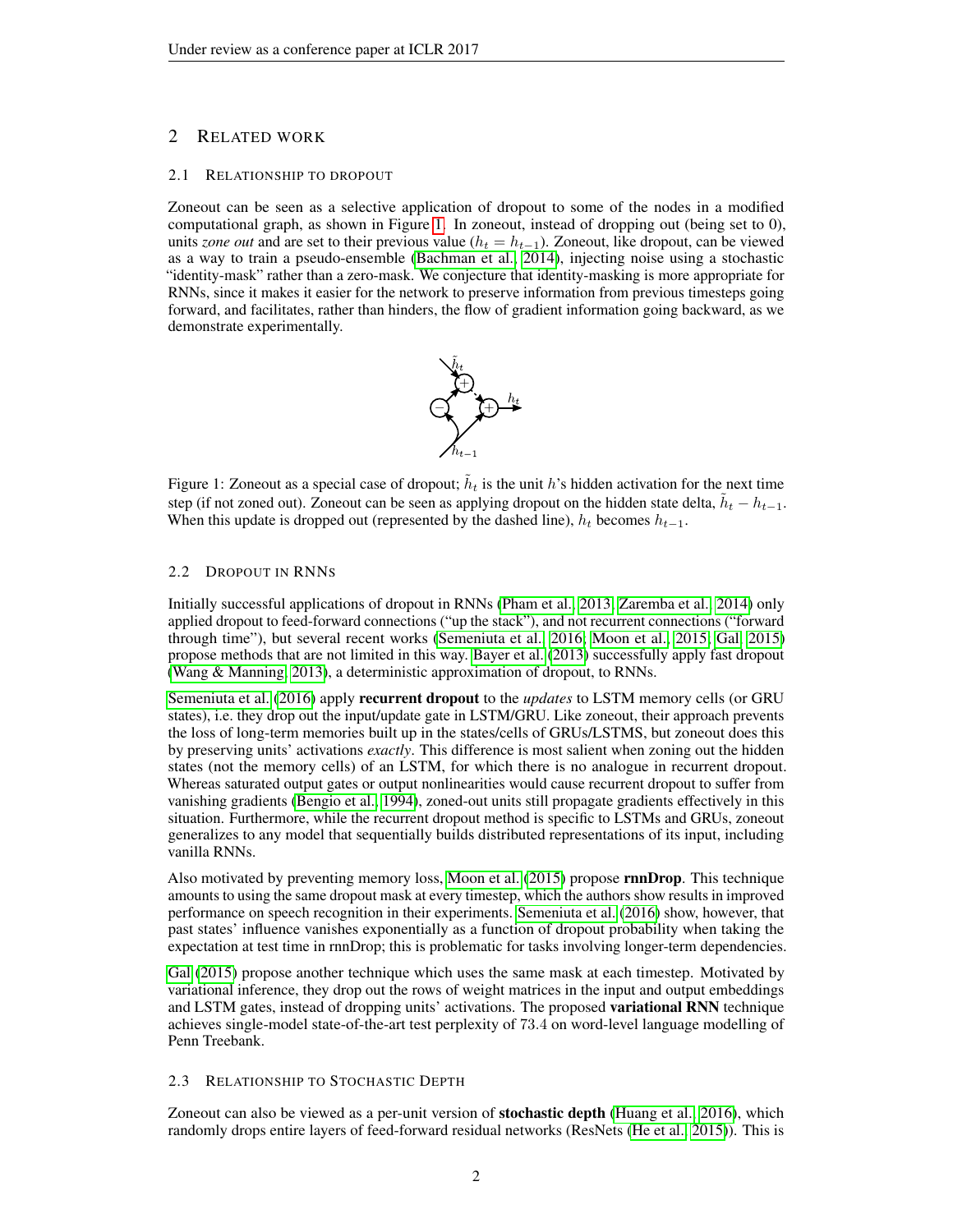equivalent to zoning out all of the units of a layer at the same time. In a typical RNN, there is a new input at each timestep, causing issues for a naive implementation of stochastic depth. Zoning out an entire layer in an RNN means the input at the corresponding timestep is completely ignored, whereas zoning out individual units allows the RNN to take each element of its input sequence into account. We also found that using residual connections in recurrent nets led to instability, presumably due to the parameter sharing in RNNs. Concurrent with our work, [Singh et al.](#page-9-6) [\(2016\)](#page-9-6) propose zoneout for ResNets, calling it SkipForward. In their experiments, zoneout is outperformed by stochastic depth, dropout, and their proposed **Swapout** technique, which randomly drops either or both of the identity or residual connections. Unlike [Singh et al.](#page-9-6) [\(2016\)](#page-9-6), we apply zoneout to RNNs, and find it outperforms stochastic depth and recurrent dropout.

# 2.4 SELECTIVELY UPDATING HIDDEN UNITS

Like zoneout, clockwork RNNs [\(Koutnik et al., 2014\)](#page-8-9) and hierarchical RNNs [\(Hihi & Bengio,](#page-8-10) [1996\)](#page-8-10) update only some units' activations at every timestep, but their updates are periodic, whereas zoneout's are stochastic. Inspired by clockwork RNNs, we experimented with zoneout variants that target different update rates or schedules for different units, but did not find any performance benefit. Hierarchical multiscale LSTMs [\(Chung et al., 2016\)](#page-8-11) learn update probabilities for different units using the straight-through estimator [\(Bengio et al., 2013;](#page-8-12) [Courbariaux et al., 2015\)](#page-8-13), and combined with recently-proposed Layer Normalization [\(Ba et al., 2016\)](#page-8-14), achieve competitive results on a variety of tasks. As the authors note, their method can be interpreted as an input-dependent form of adaptive zoneout.

In recent work, [Ha et al.](#page-8-15) [\(2016\)](#page-8-15) use a hypernetwork to dynamically rescale the row-weights of a primary LSTM network, achieving state-of-the-art 1.21 BPC on character-level Penn Treebank when combined with layer normalization [\(Ba et al., 2016\)](#page-8-14) in a two-layer network. This scaling can be viewed as an adaptive, differentiable version of the variational LSTM [\(Gal, 2015\)](#page-8-2), and could similarly be used to create an adaptive, differentiable version of zoneout. Very recent work conditions zoneout probabilities on suprisal (a measure of the discrepancy between the predicted and actual state), and sets a new state of the art on enwik8 [\(Rocki et al., 2016\)](#page-9-7).

# 3 ZONEOUT AND PRELIMINARIES

We now explain zoneout in full detail, and compare with other forms of dropout in RNNs. We start by reviewing recurrent neural networks (RNNs).

### 3.1 RECURRENT NEURAL NETWORKS

Recurrent neural networks process data  $x_1, x_2, \ldots, x_T$  sequentially, constructing a corresponding sequence of representations,  $h_1, h_2, \ldots, h_T$ . Each hidden state is trained (implicitly) to remember and emphasize all task-relevant aspects of the preceding inputs, and to incorporate new inputs via a transition operator,  $\mathcal{T}$ , which converts the present hidden state and input into a new hidden state:  $h_t = \mathcal{T}(h_{t-1}, x_t)$ . Zoneout modifies these dynamics by mixing the original transition operator  $\tilde{\mathcal{T}}$ with the identity operator (as opposed to the null operator used in dropout), according to a vector of Bernoulli masks,  $d_t$ :

Zoneout:  $\mathcal{T} = d_t \odot \tilde{\mathcal{T}} + (1 - d_t) \odot 1$  Dropout:  $\mathcal{T} = d_t \odot \tilde{\mathcal{T}} + (1 - d_t) \odot 0$ 

### 3.2 LONG SHORT-TERM MEMORY

In long short-term memory RNNs (LSTMs) [\(Hochreiter & Schmidhuber, 1997\)](#page-8-16), the hidden state is divided into memory cell  $c_t$ , intended for internal long-term storage, and hidden state  $h_t$ , used as a transient representation of state at timestep  $t$ . In the most widely used formulation of an LSTM [\(Gers](#page-8-17) [et al., 2000\)](#page-8-17),  $c_t$  and  $h_t$  are computed via a set of four "gates", including the forget gate,  $f_t$ , which directly connects  $c_t$  to the memories of the previous timestep  $c_{t-1}$ , via an element-wise multiplication. Large values of the forget gate cause the cell to remember most (not all) of its previous value. The other gates control the flow of information in  $(i_t, g_t)$  and out  $(o_t)$  of the cell. Each gate has a weight matrix and bias vector; for example the forget gate has  $W_{xf}$ ,  $W_{hf}$ , and  $b_f$ . For brevity, we will write these as  $W_x, W_h, b$ .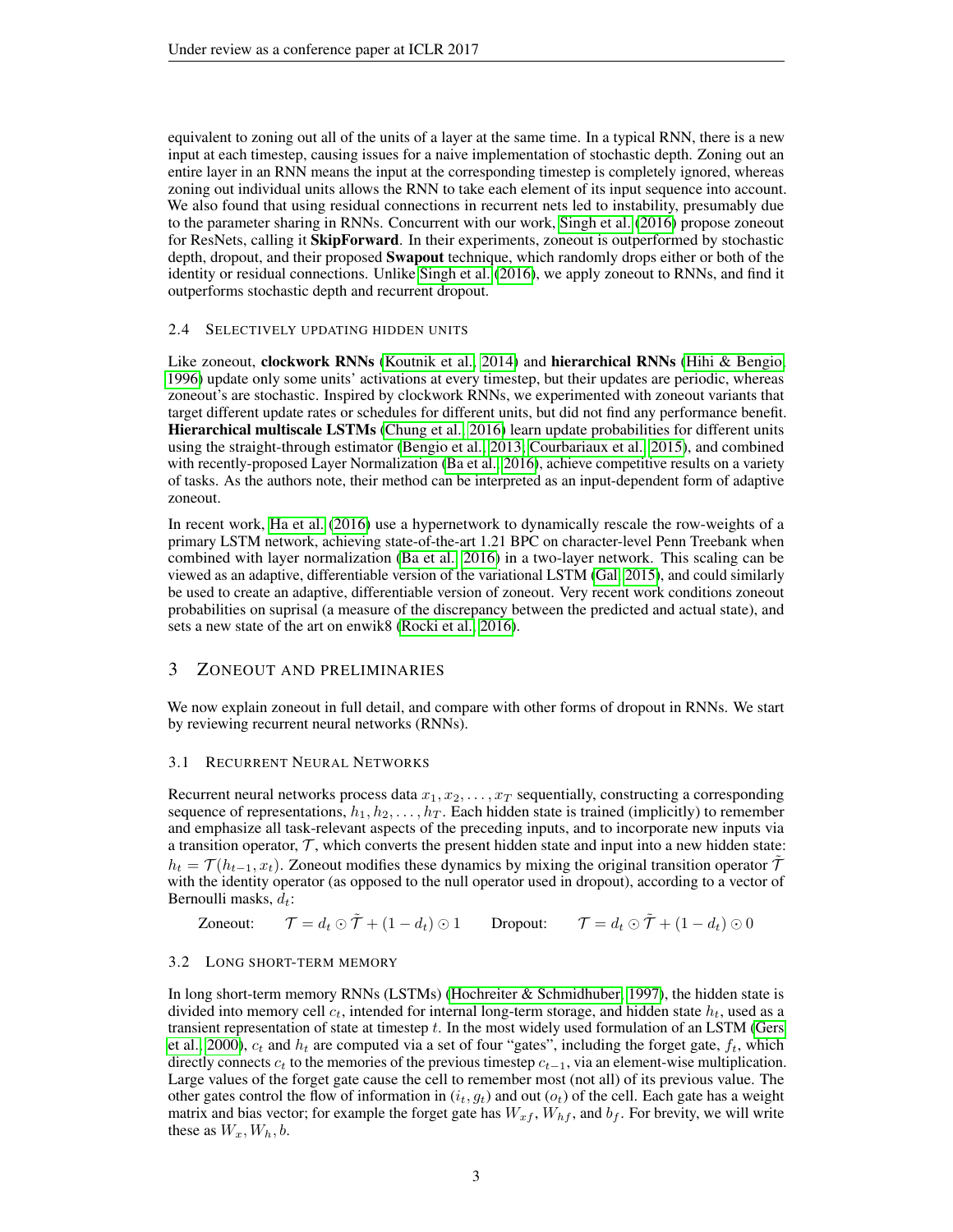An LSTM is defined as follows:

$$
i_t, f_t, o_t = \sigma(W_x x_t + W_h h_{t-1} + b)
$$
  
\n
$$
g_t = \tanh(W_{xg} x_t + W_{hg} h_{t-1} + b_g)
$$
  
\n
$$
c_t = f_t \odot c_{t-1} + i_t \odot g_t
$$
  
\n
$$
h_t = o_t \odot \tanh(c_t)
$$

A naive application of dropout in LSTMs would zero-mask either or both of the memory cells and hidden states, without changing the computation of the gates  $(i, f, o, g)$ . Dropping memory cells, for example, changes the computation of  $c_t$  as follows:

$$
c_t = d_t \odot (f_t \odot c_{t-1} + i_t \odot g_t)
$$

Alternatives abound, however; masks can be applied to any subset of the gates, cells, and states. [Semeniuta et al.](#page-9-3) [\(2016\)](#page-9-3), for instance, zero-mask the input gate:

$$
c_t = (f_t \odot c_{t-1} + d_t \odot i_t \odot g_t)
$$

When the input gate is masked like this, there is no additive contribution from the input or hidden state, and the value of the memory cell simply decays according to the forget gate.



Figure 2: (a) Zoneout, vs (b) the recurrent dropout strategy of [\(Semeniuta et al., 2016\)](#page-9-3) in an LSTM. Dashed lines are zero-masked; in zoneout, the corresponding dotted lines are masked with the corresponding opposite zero-mask. Rectangular nodes are embedding layers.

In zoneout, the values of the hidden state and memory cell randomly either maintain their previous value or are updated as usual. This introduces stochastic identity connections between subsequent time steps:

$$
c_t = d_t^c \odot c_{t-1} + (1 - d_t^c) \odot (f_t \odot c_{t-1} + i_t \odot g_t)
$$
  
\n
$$
h_t = d_t^h \odot h_{t-1} + (1 - d_t^h) \odot (o_t \odot \tanh (f_t \odot c_{t-1} + i_t \odot g_t))
$$

We usually use different zoneout masks for cells and hiddens. We also experiment with a variant of recurrent dropout that reuses the input dropout mask to zoneout the corresponding output gates:

$$
c_t = (f_t \odot c_{t-1} + d_t \odot i_t \odot g_t)
$$
  

$$
h_t = ((1 - d_t) \odot o_t + d_t \odot o_{t-1}) \odot \tanh(c_t)
$$

The motivation for this variant is to prevent the network from being forced (by the output gate) to expose a memory cell which has not been updated, and hence may contain misleading information.

# 4 EXPERIMENTS AND DISCUSSION

We evaluate zoneout's performance on the following tasks: (1) Character-level language modelling on the Penn Treebank corpus [\(Marcus et al., 1993\)](#page-9-8); (2) Word-level language modelling on the Penn Treebank corpus [\(Marcus et al., 1993\)](#page-9-8); (3) Character-level language modelling on the Text8 corpus [\(Mahoney, 2011\)](#page-9-9); (4) Classification of hand-written digits on permuted sequential MNIST (pMNIST) [\(Le et al., 2015\)](#page-9-10). We also investigate the gradient flow to past hidden states, using pMNIST.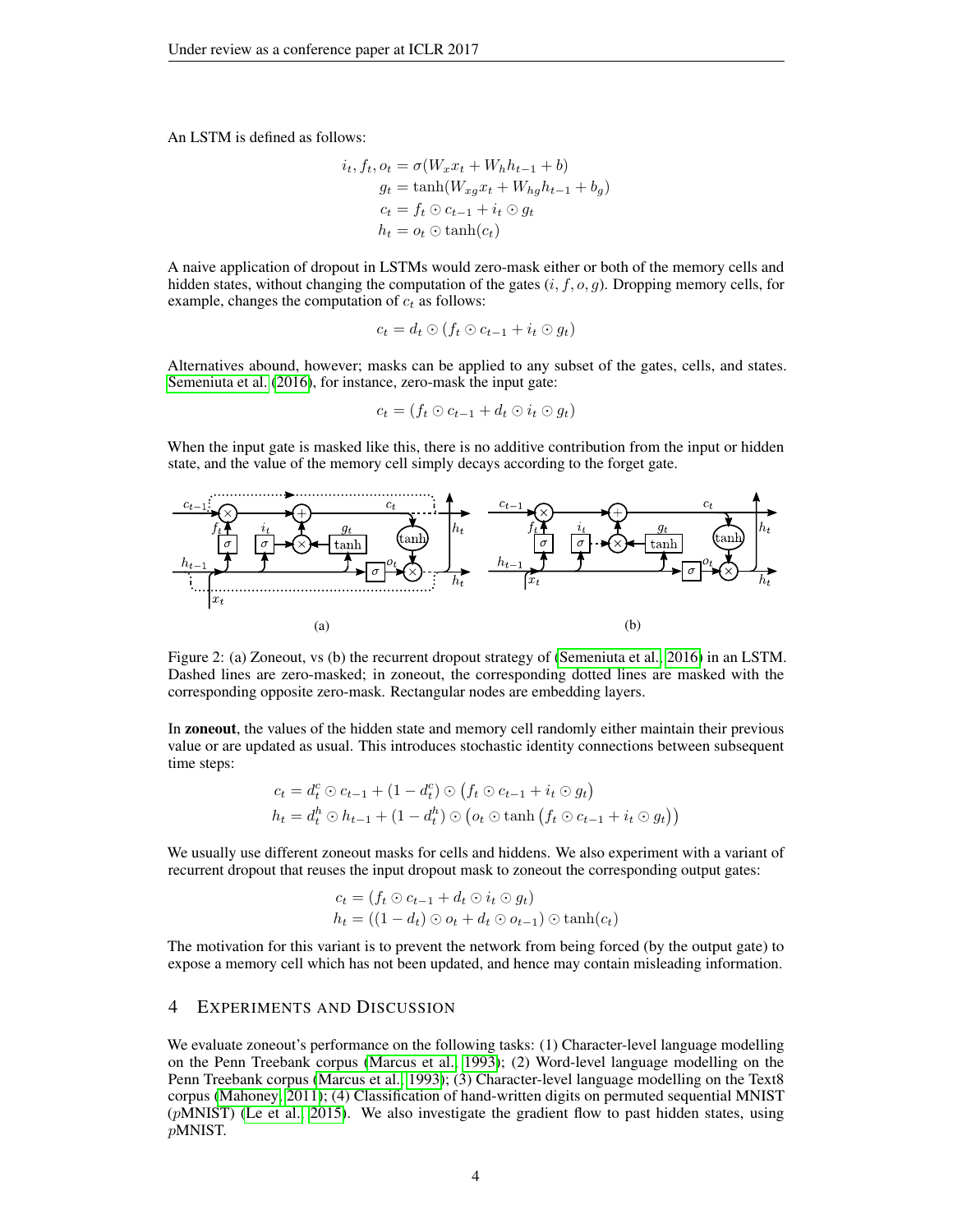# 4.1 PENN TREEBANK LANGUAGE MODELLING DATASET

The Penn Treebank language model corpus contains 1 million words. The model is trained to predict the next word (evaluated on perplexity) or character (evaluated on BPC: bits per character) in a sequence.  $<sup>1</sup>$  $<sup>1</sup>$  $<sup>1</sup>$ </sup>

# 4.1.1 CHARACTER-LEVEL

For the character-level task, we train networks with one layer of 1000 hidden units. We train LSTMs with a learning rate of 0.002 on overlapping sequences of 100 in batches of 32, optimize using Adam, and clip gradients with threshold 1. These settings match those used in [Cooijmans et al.](#page-8-0) [\(2016\)](#page-8-0). We also train GRUs and tanh-RNNs with the same parameters as above, except sequences are nonoverlapping and we use learning rates of 0.001, and 0.0003 for GRUs and tanh-RNNs respectively. Small values (0.1, 0.05) of zoneout significantly improve generalization performance for all three models. Intriguingly, we find zoneout increases training time for GRU and tanh-RNN, but *decreases* training time for LSTMs.

We focus our investigation on LSTM units, where the dynamics of zoning out states, cells, or both provide interesting insight into zoneout's behaviour. Figure [3](#page-5-0) shows our exploration of zoneout in LSTMs, for various zoneout probabilities of cells and/or hiddens. Zoneout on cells with probability 0.5 or zoneout on states with probability 0.05 both outperform the best-performing recurrent dropout  $(p = 0.25)$ . Combining  $z_c = 0.5$  and  $z_h = 0.05$  leads to our best-performing model, which achieves 1.27 BPC, competitive with recent state-of-the-art set by [\(Ha et al., 2016\)](#page-8-15). We compare zoneout to recurrent dropout (for  $p \in \{0.05, 0.2, 0.25, 0.5, 0.7\}$ ), weight noise ( $\sigma = 0.075$ ), norm stabilizer  $(\beta = 50)$  [\(Krueger & Memisevic, 2015\)](#page-9-11), and explore stochastic depth [\(Huang et al., 2016\)](#page-8-7) in a recurrent setting (analagous to zoning out an entire timestep). We also tried a shared-mask variant of zoneout as used in pMNIST experiments, where the same mask is used for both cells and hiddens. Neither stochastic depth or shared-mask zoneout performed as well as separate masks, sampled per unit. Figure [3](#page-5-0) shows the best performance achieved with each regularizer, as well as an unregularized LSTM baseline. Results are reported in Table [1,](#page-6-0) and learning curves shown in Figure [4.](#page-5-1)

Low zoneout probabilities (0.05-0.25) also improve over baseline in GRUs and tanh-RNNs, reducing BPC from 1.53 to 1.41 for GRU and 1.67 to 1.52 for tanh-RNN. Similarly, low zoneout probabilities work best on the hidden states of LSTMs. For memory cells in LSTMs, however, higher probabilities (around 0.5) work well, perhaps because large forget-gate values approximate the effect of cells zoning out. We conjecture that best performance is achieved with zoneout LSTMs because of the stability of having both state and cell. The probability that both will be zoned out is very low, but having one or the other zoned out carries information from the previous timestep forward, while having the other react 'normally' to new information.

### 4.1.2 WORD-LEVEL

For the word-level task, we replicate settings from [Zaremba et al.](#page-9-1) [\(2014\)](#page-9-1)'s best single-model performance. This network has 2 layers of 1500 units, with weights initialized uniformly  $[-0.04, +0.04]$ . The model is trained for 14 epochs with learning rate 1, after which the learning rate is reduced by a factor of 1.15 after each epoch. Gradient norms are clipped at 10.

With no dropout on the non-recurrent connections (i.e. zoneout as the only regularization), we do not achieve competitive results. We did not perform any search over models, and conjecture that the large model size requires regularization of the feed-forward connections. Adding zoneout ( $z_c = 0.25$  and  $z_h = 0.025$ ) on the recurrent connections to the model optimized for dropout on the non-recurrent connections however, we are able to improve test perplexity from 78.4 to 77.4. We report the best performance achieved with a given technique in Table [1.](#page-6-0)

<span id="page-4-0"></span><sup>&</sup>lt;sup>1</sup> These metrics are deterministic functions of negative log-likelihood (NLL). Specifically, perplexity is exponentiated NLL, and BPC (entropy) is NLL divided by the natural logarithm of 2.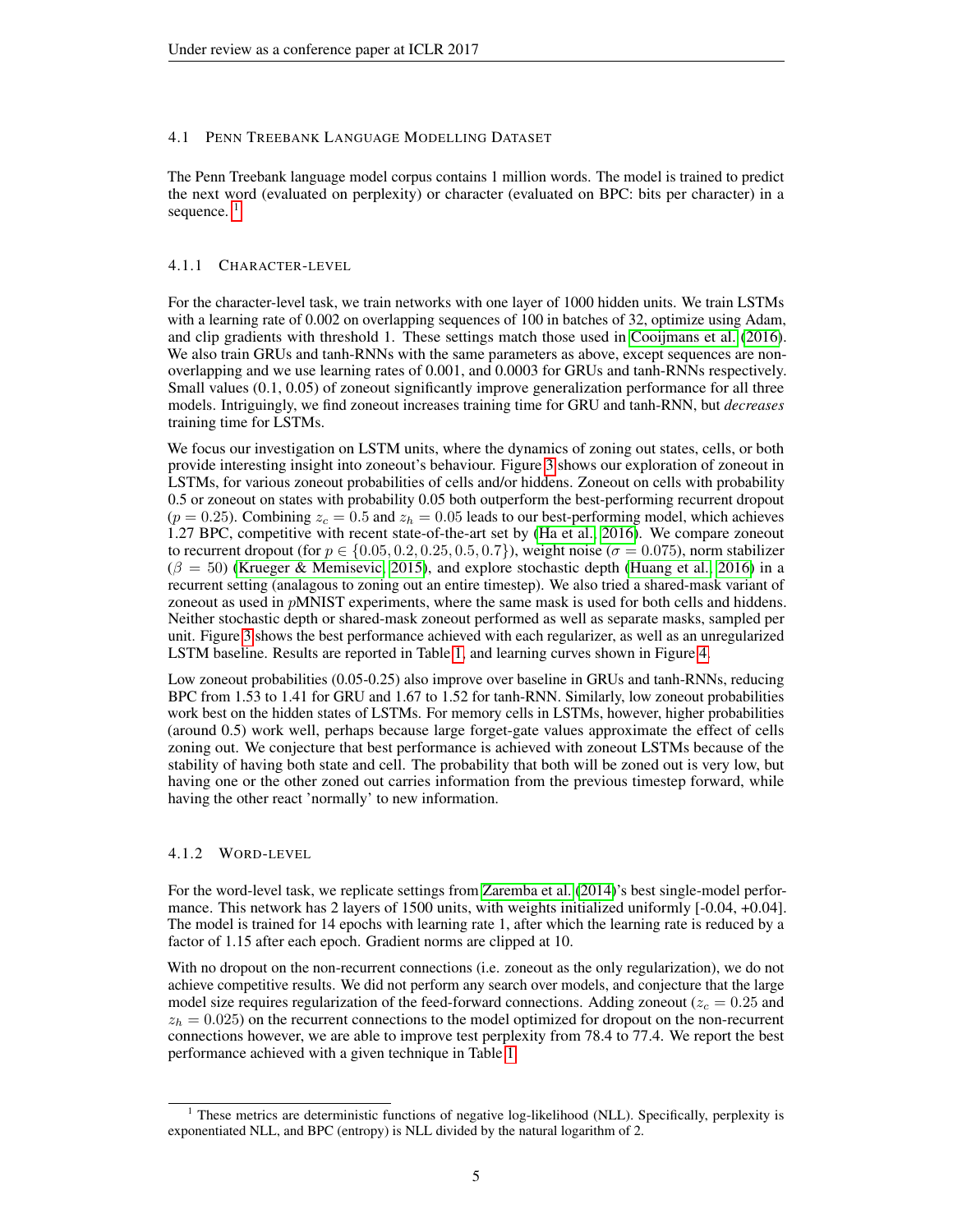<span id="page-5-0"></span>

Figure 3: Validation BPC (bits per character) on Character-level Penn Treebank, for different probabilities of zoneout on cells  $z_c$  and hidden states  $z_h$  (left), and comparison of an unregularized LSTM, zoneout  $z_c = 0.5$ ,  $z_h = 0.05$ , stochastic depth zoneout  $z = 0.05$ , recurrent dropout  $p = 0.25$ , norm stabilizer  $\beta = 50$ , and weight noise  $\sigma = 0.075$  (right).

<span id="page-5-1"></span>

Figure 4: Training and validation bits-per-character (BPC) comparing LSTM regularization methods on character-level Penn Treebank (left) and Text8. (right)

# 4.2 TEXT8

Enwik8 is a corpus made from the first  $10^9$  bytes of Wikipedia dumped on Mar. 3, 2006. Text8 is a "clean text" version of this corpus; with html tags removed, numbers spelled out, symbols converted to spaces, all lower-cased. Both datasets were created and are hosted by [Mahoney](#page-9-9) [\(2011\)](#page-9-9).

We use a single-layer network of 2000 units, initialized orthogonally, with batch size 128, learning rate 0.001, and sequence length 180. We optimize with Adam [\(Kingma & Ba, 2014\)](#page-8-18), clip gradients to a maximum norm of 1 [\(Pascanu et al., 2012\)](#page-9-12), and use early stopping, again matching the settings of [Cooijmans et al.](#page-8-0) [\(2016\)](#page-8-0). Results are reported in Table [1,](#page-6-0) and Figure [4](#page-5-1) shows training and validation learning curves for zoneout ( $z_c = 0.5$ ,  $z_h = 0.05$ ) compared to an unregularized LSTM and to recurrent dropout.

#### 4.3 PERMUTED SEQUENTIAL MNIST

In sequential MNIST, pixels of an image representing a number [0-9] are presented one at a time, left to right, top to bottom. The task is to classify the number shown in the image. In  $pMNIST$ , the pixels are presented in a (fixed) random order.

We compare recurrent dropout and zoneout to an unregularized LSTM baseline. All models have a single layer of 100 units, and are trained for 150 epochs using RMSProp [\(Tieleman & Hinton, 2012\)](#page-9-13) with a decay rate of 0.5 for the moving average of gradient norms. The learning rate is set to 0.001 and the gradients are clipped to a maximum norm of 1 [\(Pascanu et al., 2012\)](#page-9-12).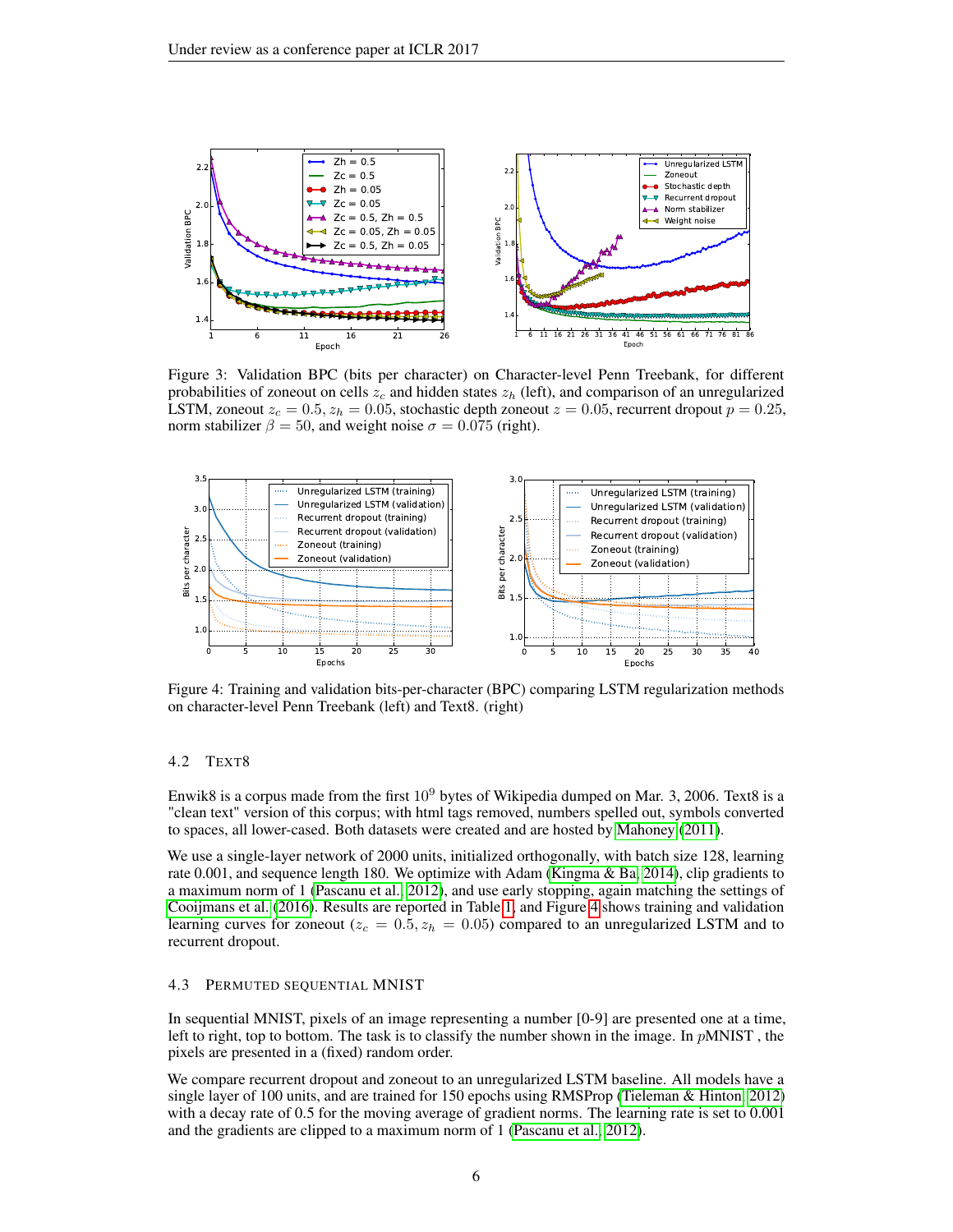As shown in Figure [5](#page-6-1) and Table [2,](#page-6-2) zoneout gives a significant performance boost compared to the LSTM baseline and outperforms recurrent dropout [\(Semeniuta et al., 2016\)](#page-9-3), although recurrent batch normalization [\(Cooijmans et al., 2016\)](#page-8-0) outperforms all three. However, by adding zoneout to the recurrent batch normalized LSTM, we achieve state of the art performance. For this setting, the zoneout mask is shared between cells and states, and the recurrent dropout probability and zoneout probabilities are both set to 0.15.

<span id="page-6-0"></span>Table 1: Validation and test results of different models on the three language modelling tasks. Results are reported for the best-performing settings. Performance on Char-PTB and Text8 is measured in bitsper-character (BPC); Word-PTB is measured in perplexity. For Char-PTB and Text8 all models are 1-layer unless otherwise noted; for Word-PTB all models are 2-layer. Results above the line are from our own implementation and experiments. Models below the line are: NR-dropout (non-recurrent dropout), V-Dropout (variational dropout), RBN (recurrent batchnorm), H-LSTM+LN (HyperLSTM + LayerNorm), 3-HM-LSTM+LN (3-layer Hierarchical Multiscale LSTM + LayerNorm).

|                                       | <b>Char-PTB</b> |             | Word-PTB |             | Text8 |             |
|---------------------------------------|-----------------|-------------|----------|-------------|-------|-------------|
| Model                                 | Valid           | <b>Test</b> | Valid    | <b>Test</b> | Valid | <b>Test</b> |
| Unregularized LSTM                    | 1.466           | 1.356       | 120.7    | 114.5       | 1.396 | 1.408       |
| Weight noise                          | 1.507           | 1.344       |          |             | 1.356 | 1.367       |
| Norm stabilizer                       | 1.459           | 1.352       |          |             | 1.382 | 1.398       |
| Stochastic depth                      | 1.432           | 1.343       |          |             | 1.337 | 1.343       |
| Recurrent dropout                     | 1.396           | 1.286       | 91.6     | 87.0        | 1.386 | 1.401       |
| Zoneout                               | 1.362           | 1.252       | 81.4     | 77.4        | 1.331 | 1.336       |
| NR-dropout (Zaremba et al., 2014)     |                 |             | 82.2     | 78.4        |       |             |
| V-dropout (Gal, 2015)                 |                 |             |          | 73.4        |       |             |
| RBN (Cooijmans et al., 2016)          |                 | 1.32        |          |             |       | 1.36        |
| $H-LSTM + LN$ (Ha et al., 2016)       | 1.281           | 1.250       |          |             |       |             |
| $3-HM-LSTM + LN$ (Chung et al., 2016) |                 | 1.24        |          |             |       | 1.29        |

<span id="page-6-2"></span>Table 2: Error rates on the pMNIST digit classification task. Zoneout outperforms recurrent dropout, and sets state of the art when combined with recurrent batch normalization.

| Model                                            |       | <b>Test</b> |  |
|--------------------------------------------------|-------|-------------|--|
| Unregularized LSTM                               | 0.092 | 0.102       |  |
| Recurrent dropout $p = 0.5$                      | 0.083 | 0.075       |  |
| Zoneout $z_c = z_h = 0.15$                       | 0.063 | 0.069       |  |
| Recurrent batchnorm                              |       | 0.046       |  |
| Recurrent batchnorm & Zoneout $z_c = z_h = 0.15$ |       | 0.041       |  |

<span id="page-6-1"></span>

Figure 5: Training and validation error rates for an unregularized LSTM, recurrent dropout, and zoneout on the task of permuted sequential MNIST digit classification.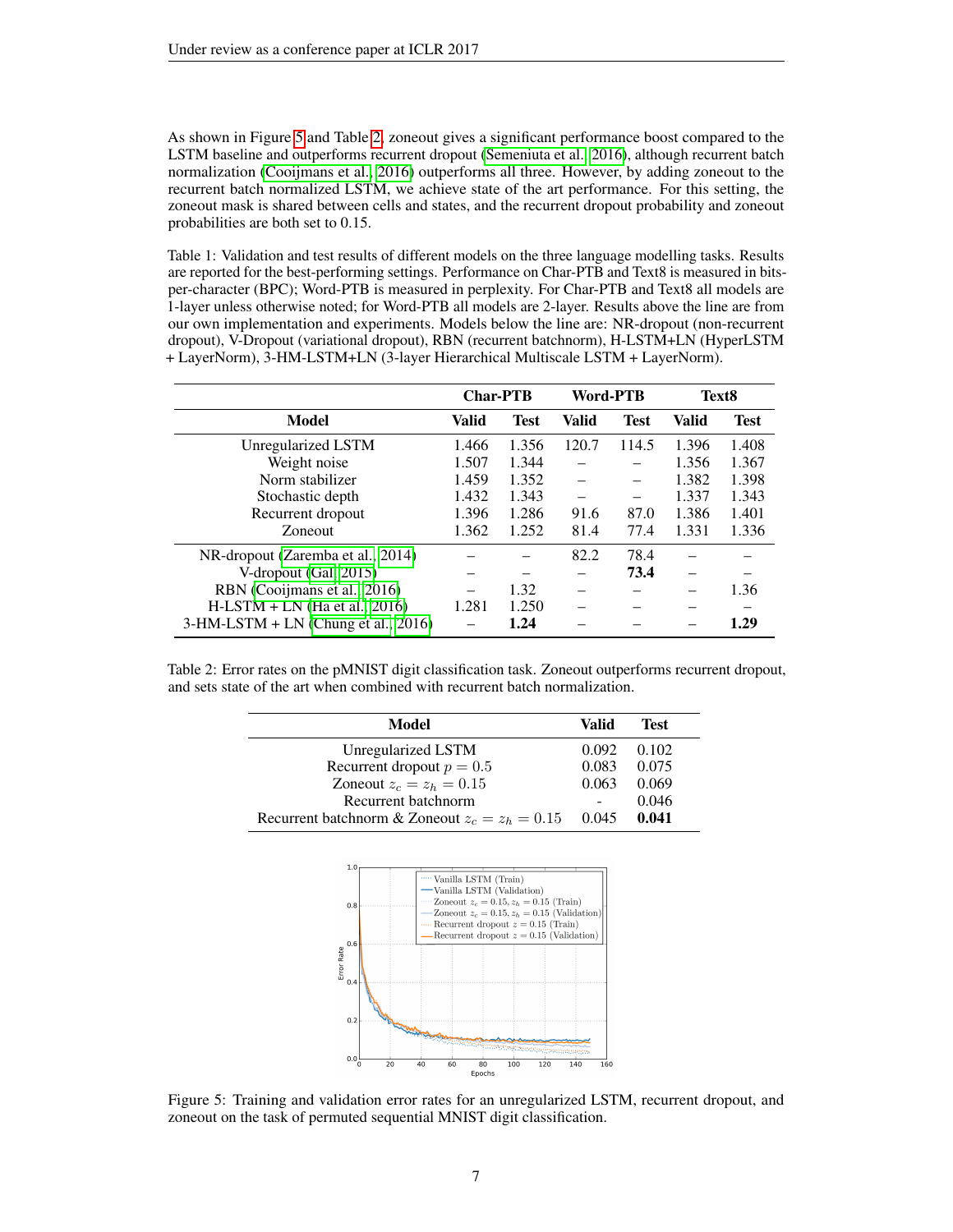#### 4.4 GRADIENT FLOW

We investigate the hypothesis that identity connections introduced by zoneout facilitate gradient flow to earlier timesteps. Vanishing gradients are a perennial issue in RNNs. As effective as many techniques are for mitigating vanishing gradients (notably the LSTM architecture [Hochreiter](#page-8-16) [& Schmidhuber](#page-8-16) [\(1997\)](#page-8-16)), we can always imagine a longer sequence to train on, or a longer-term dependence we want to capture.

We compare gradient flow in an unregularized LSTM to zoning out (stochastic identity-mapping) and dropping out (stochastic zero-mapping) the recurrent connections after one epoch of training on pMNIST. We compute the average gradient norms  $\|\frac{\partial L}{\partial c_t}\|$  of loss L with respect to cell activations  $c_t$ at each timestep  $t$ , and for each method, normalize the average gradient norms by the sum of average gradient norms for all timesteps.

<span id="page-7-0"></span>Figure [6](#page-7-0) shows that zoneout propagates gradient information to early timesteps much more effectively than dropout on the recurrent connections, and even more effectively than an unregularized LSTM. The same effect was observed for hidden states  $h_t$ .



Figure 6: Normalized  $\sum \|\frac{\partial L}{\partial c_t}\|$  of loss L with respect to cell activations  $c_t$  at each timestep t for zoneout ( $z_c = 0.5$ ), dropout ( $\dot{z}_c = 0.5$ ), and an unregularized LSTM on one epoch of pMNIST .

# 5 CONCLUSION

We have introduced zoneout, a novel and simple regularizer for RNNs, which stochastically preserves hidden units' activations. Zoneout improves performance across tasks, outperforming many alternative regularizers to achieve results competitive with state of the art on the Penn Treebank and Text8 datasets, and state of the art results on pMNIST. While searching over zoneout probabilites allows us to tune zoneout to each task, low zoneout probabilities (0.05 - 0.2) on states reliably improve performance of existing models.

We perform no hyperparameter search to achieve these results, simply using settings from the previous state of the art. Results on pMNIST and word-level Penn Treebank suggest that Zoneout works well in combination with other regularizers, such as recurrent batch normalization, and dropout on feedforward/embedding layers. We conjecture that the benefits of zoneout arise from two main factors: (1) Introducing stochasticity makes the network more robust to changes in the hidden state; (2) The identity connections improve the flow of information forward and backward through the network.

# **ACKNOWLEDGMENTS**

We are grateful to Hugo Larochelle, Jan Chorowski, and students at MILA, especially Cağlar Gülçehre, Marcin Moczulski, Chiheb Trabelsi, and Christopher Beckham, for helpful feedback and discussions. We thank the developers of Theano [\(Theano Development Team, 2016\)](#page-9-14), Fuel, and Blocks [\(van Merriënboer et al., 2015\)](#page-9-15). We acknowledge the computing resources provided by ComputeCanada and CalculQuebec. We also thank IBM and Samsung for their support. We would also like to acknowledge the work of Pranav Shyam on learning RNN hierarchies. This research was developed with funding from the Defense Advanced Research Projects Agency (DARPA) and the Air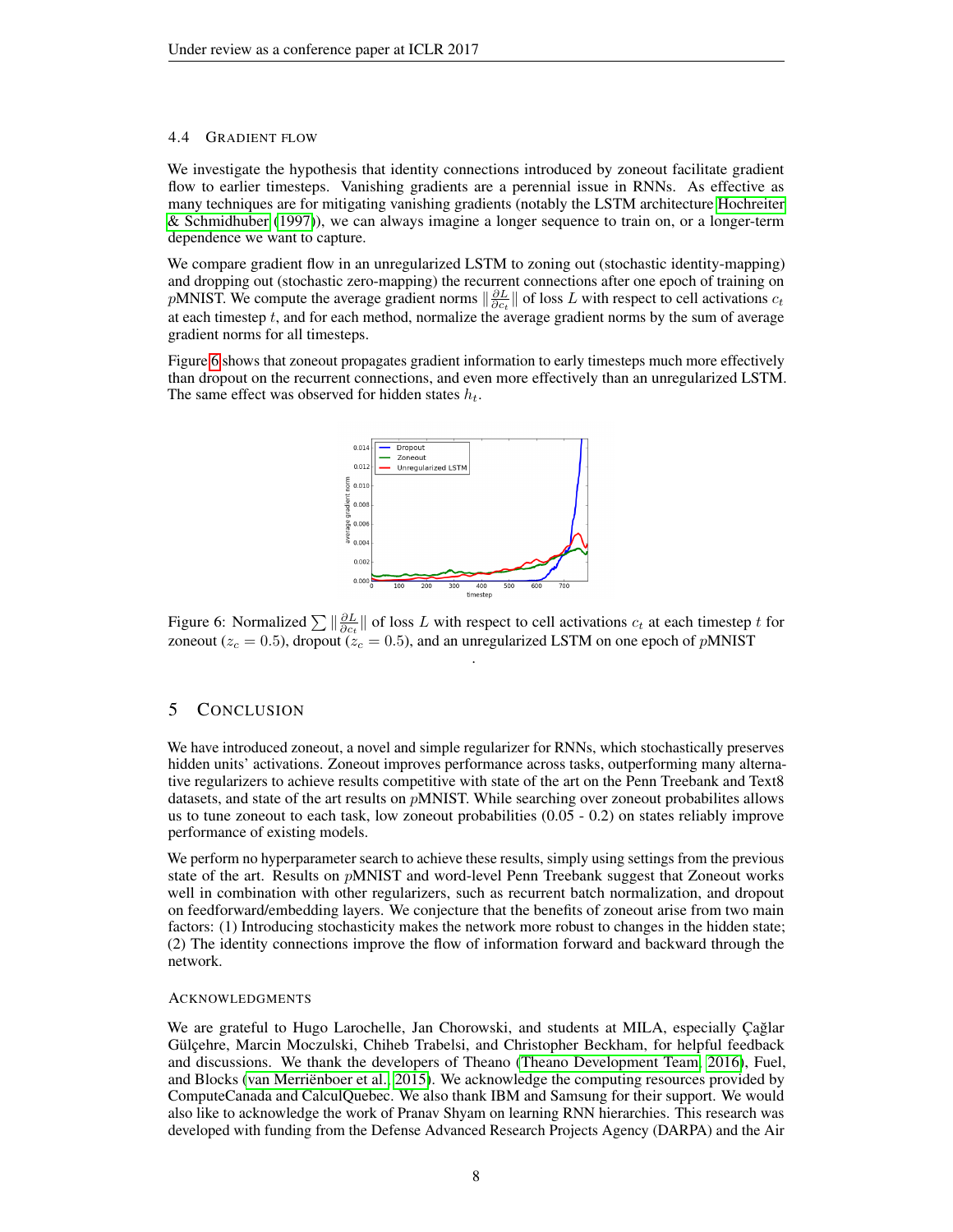Force Research Laboratory (AFRL). The views, opinions and/or findings expressed are those of the authors and should not be interpreted as representing the official views or policies of the Department of Defense or the U.S. Government.

## **REFERENCES**

- <span id="page-8-14"></span>Lei Jimmy Ba, Ryan Kiros, and Geoffrey E. Hinton. Layer normalization. *CoRR*, abs/1607.06450, 2016. URL <http://arxiv.org/abs/1607.06450>.
- <span id="page-8-5"></span>Philip Bachman, Ouais Alsharif, and Doina Precup. Learning with pseudo-ensembles. In *Advances in Neural Information Processing Systems*, pp. 3365–3373, 2014.
- <span id="page-8-6"></span>J. Bayer, C. Osendorfer, D. Korhammer, N. Chen, S. Urban, and P. van der Smagt. On Fast Dropout and its Applicability to Recurrent Networks. *ArXiv e-prints*, November 2013.
- <span id="page-8-4"></span>Yoshua Bengio, Patrice Simard, and Paolo Frasconi. Learning long-term dependencies with gradient descent is difficult. *Neural Networks, IEEE Transactions on*, 5(2):157–166, 1994.
- <span id="page-8-12"></span>Yoshua Bengio, Nicholas Léonard, and Aaron C. Courville. Estimating or propagating gradients through stochastic neurons for conditional computation. *CoRR*, abs/1308.3432, 2013. URL <http://arxiv.org/abs/1308.3432>.
- <span id="page-8-11"></span>Junyoung Chung, Sungjin Ahn, and Yoshua Bengio. Hierarchical multiscale recurrent neural networks. *CoRR*, abs/1609.01704, 2016. URL <http://arxiv.org/abs/1609.01704>.
- <span id="page-8-0"></span>Tim Cooijmans, Nicolas Ballas, César Laurent, Caglar Gulcehre, and Aaron Courville. Recurrent batch normalization. *arXiv preprint arXiv:1603.09025*, 2016.
- <span id="page-8-13"></span>Matthieu Courbariaux, Yoshua Bengio, and Jean-Pierre David. Binaryconnect: Training deep neural networks with binary weights during propagations. In *NIPS*, pp. 3123–3131, 2015.
- <span id="page-8-2"></span>Yarin Gal. A Theoretically Grounded Application of Dropout in Recurrent Neural Networks. *ArXiv e-prints*, December 2015.
- <span id="page-8-17"></span>Felix A. Gers, Jürgen Schmidhuber, and Fred A. Cummins. Learning to forget: Continual prediction with LSTM. *Neural Computation*, 12(10):2451–2471, 2000.
- <span id="page-8-15"></span>David Ha, Andrew M. Dai, and Quoc V. Le. Hypernetworks. *CoRR*, abs/1609.09106, 2016. URL <http://arxiv.org/abs/1609.09106>.
- <span id="page-8-8"></span>Kaiming He, Xiangyu Zhang, Shaoqing Ren, and Jian Sun. Deep residual learning for image recognition. *arXiv preprint arXiv:1512.03385*, 2015.
- <span id="page-8-10"></span>Salah El Hihi and Yoshua Bengio. Hierarchical recurrent neural networks for long-term dependencies. In *Advances in Neural Information Processing Systems*. 1996.
- <span id="page-8-1"></span>Geoffrey E Hinton, Nitish Srivastava, Alex Krizhevsky, Ilya Sutskever, and Ruslan R Salakhutdinov. Improving neural networks by preventing co-adaptation of feature detectors. *arXiv preprint arXiv:1207.0580*, 2012.
- <span id="page-8-3"></span>Sepp Hochreiter. Untersuchungen zu dynamischen neuronalen netzen. *Master's thesis, Institut fur Informatik, Technische Universitat, Munchen*, 1991.
- <span id="page-8-16"></span>Sepp Hochreiter and Jürgen Schmidhuber. Long short-term memory. *Neural computation*, 9(8): 1735–1780, 1997.
- <span id="page-8-7"></span>Gao Huang, Yu Sun, Zhuang Liu, Daniel Sedra, and Kilian Weinberger. Deep networks with stochastic depth. *arXiv preprint arXiv:1603.09382*, 2016.
- <span id="page-8-18"></span>Diederik Kingma and Jimmy Ba. Adam: A method for stochastic optimization. *arXiv preprint arXiv:1412.6980*, 2014.
- <span id="page-8-9"></span>Jan Koutnik, Klaus Greff, Faustino Gomez, and Juergen Schmidhuber. A clockwork rnn. *arXiv preprint arXiv:1402.3511*, 2014.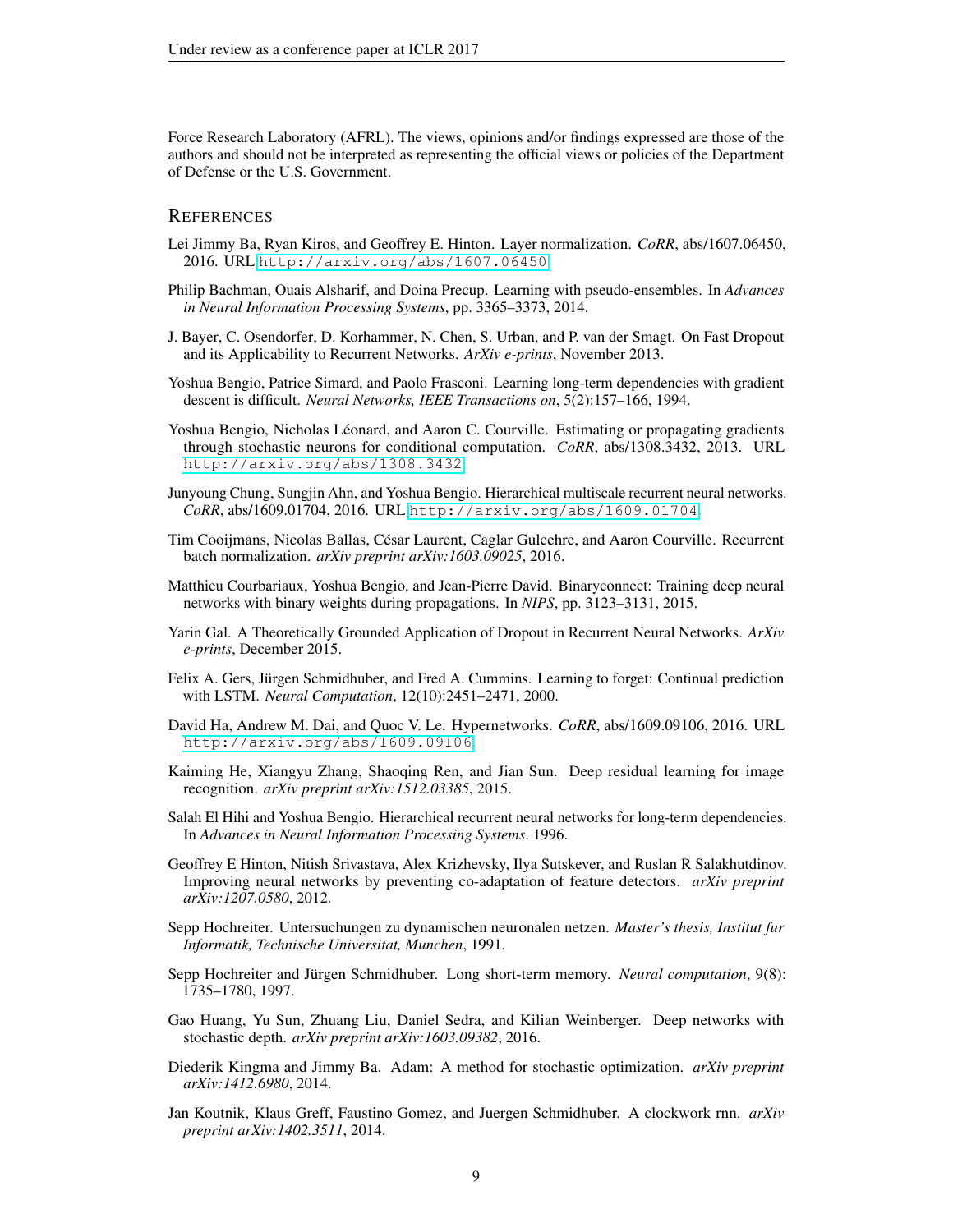- <span id="page-9-11"></span>David Krueger and Roland Memisevic. Regularizing rnns by stabilizing activations. *arXiv preprint arXiv:1511.08400*, 2015.
- <span id="page-9-10"></span>Quoc V Le, Navdeep Jaitly, and Geoffrey E Hinton. A simple way to initialize recurrent networks of rectified linear units. *arXiv preprint arXiv:1504.00941*, 2015.
- <span id="page-9-9"></span>Matt Mahoney. About the test data, 2011. URL <http://mattmahoney.net/dc/textdata>.
- <span id="page-9-8"></span>Mitchell P Marcus, Mary Ann Marcinkiewicz, and Beatrice Santorini. Building a large annotated corpus of english: The penn treebank. *Computational linguistics*, 19(2):313–330, 1993.
- <span id="page-9-4"></span>Taesup Moon, Heeyoul Choi, Hoshik Lee, and Inchul Song. Rnndrop: A novel dropout for rnns in asr. *Automatic Speech Recognition and Understanding (ASRU)*, 2015.
- <span id="page-9-12"></span>Razvan Pascanu, Tomas Mikolov, and Yoshua Bengio. Understanding the exploding gradient problem. *CoRR*, abs/1211.5063, 2012. URL <http://arxiv.org/abs/1211.5063>.
- <span id="page-9-2"></span>V. Pham, T. Bluche, C. Kermorvant, and J. Louradour. Dropout improves Recurrent Neural Networks for Handwriting Recognition. *ArXiv e-prints*, November 2013.
- <span id="page-9-7"></span>Kamil Rocki, Tomasz Kornuta, and Tegan Maharaj. Surprisal-driven zoneout. *CoRR*, abs/1610.07675, 2016. URL <http://arxiv.org/abs/1610.07675>.
- <span id="page-9-3"></span>Stanislau Semeniuta, Aliaksei Severyn, and Erhardt Barth. Recurrent dropout without memory loss. *arXiv preprint arXiv:1603.05118*, 2016.
- <span id="page-9-6"></span>S. Singh, D. Hoiem, and D. Forsyth. Swapout: Learning an ensemble of deep architectures. *ArXiv e-prints*, May 2016.
- <span id="page-9-0"></span>Nitish Srivastava, Geoffrey Hinton, Alex Krizhevsky, Ilya Sutskever, and Ruslan Salakhutdinov. Dropout: A simple way to prevent neural networks from overfitting. *The Journal of Machine Learning Research*, 15(1):1929–1958, 2014.
- <span id="page-9-14"></span>Theano Development Team. Theano: A Python framework for fast computation of mathematical expressions. *arXiv e-prints*, abs/1605.02688, May 2016.
- <span id="page-9-13"></span>Tijmen Tieleman and Geoffrey Hinton. Lecture 6.5-rmsprop: Divide the gradient by a running average of its recent magnitude. *COURSERA: Neural Networks for Machine Learning*, 4:2, 2012.
- <span id="page-9-15"></span>Bart van Merriënboer, Dzmitry Bahdanau, Vincent Dumoulin, Dmitriy Serdyuk, David Warde-Farley, Jan Chorowski, and Yoshua Bengio. Blocks and fuel: Frameworks for deep learning. *CoRR*, abs/1506.00619, 2015.
- <span id="page-9-5"></span>Sida Wang and Christopher Manning. Fast dropout training. In *Proceedings of the 30th International Conference on Machine Learning*, pp. 118–126, 2013.
- <span id="page-9-1"></span>Wojciech Zaremba, Ilya Sutskever, and Oriol Vinyals. Recurrent neural network regularization. *arXiv preprint arXiv:1409.2329*, 2014.